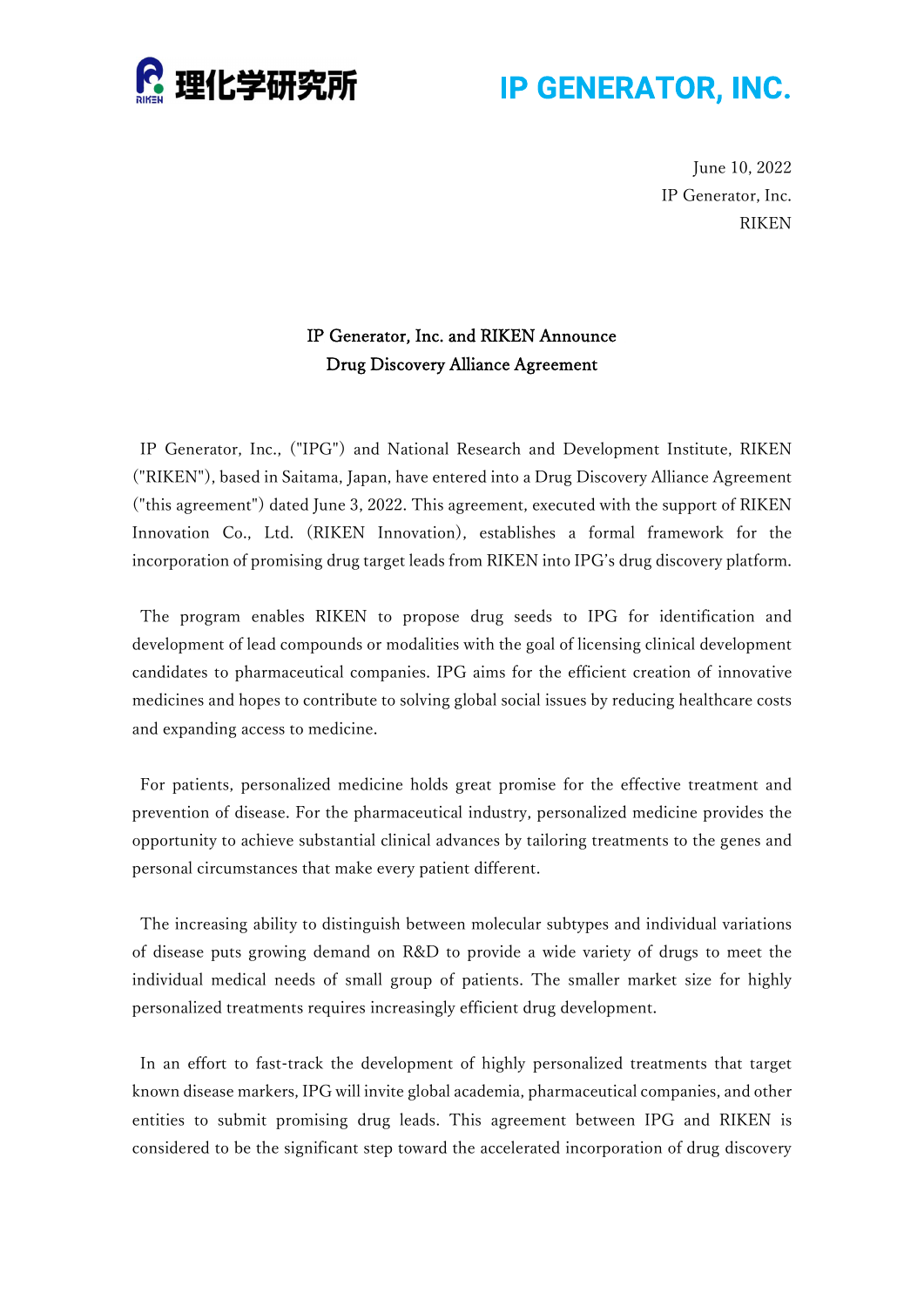

**IP GENERATOR, INC.** 

seeds from academia.

"RIKEN has been focusing on novel modalities and new targets for medical unmet needs. We recognize that this collaboration with IPG will further draw out the strengths of RIKEN and promote an efficient shift to social value in cooperation with RIKEN Innovation." Hiroshi Okazaki, Director of the RIKEN Program for Drug Discovery and Medical Technology Platforms states.

"It is our great pleasure and honor to have this agreement with RIKEN which is one of the most prestigious institutes in the world." Mr. Satoru Iino, President and CEO of IPG states. "This enables IPG to access to promising drug discovery seeds and to create highly innovative medicines. In this sense, IPG moves forward to contributing to solving the global social issues such as high healthcare costs and to extending the healthy life expectancy."

#### [About IPG]

IPG was established on October 26, 2021, as a wholly owned subsidiary of the Healthcare New Platform Fund where Whiz. Partners Inc. (Headquarters: Minato-ku, Tokyo; President and CEO: Atsushi Matsumura) has been the general partner. IPG will generate composition of matter patents for new chemical entities by conducting non-clinical research and development activities and make variety of transactions mainly with pharmaceutical companies. IPG has already concluded a comprehensive partnership agreement with Axcelead, Inc. and Axcelead Drug Discovery Partners, Inc. (http://ip-g.co.jp/wpcontent/uploads/2022/01/0c91379ab46f05f47d691359e8e8c721.pdf) . By collaborating among the parties to build a next stage drug discovery platform, it would be possible to generate high quality innovative pharmaceuticals in a shorter period of time and lower cost. As for the pharmaceutical industry, the trend of the horizontal division of labor business model would be more accelerating. IPG plays a role as a platformer for creating pre-clinical stage innovative new medicines.

#### [About RIKEN]

RIKEN is Japan's largest and most comprehensive research organization for basic and applied science and a world leader in a diverse array of scientific disciplines. For nearly a century since its foundation in 1917, RIKEN has fostered pioneering, innovative research in fields spanning the entire range of the natural sciences, from developmental biology and neuroscience to quantum physics and computer science. Today, RIKEN encompasses a